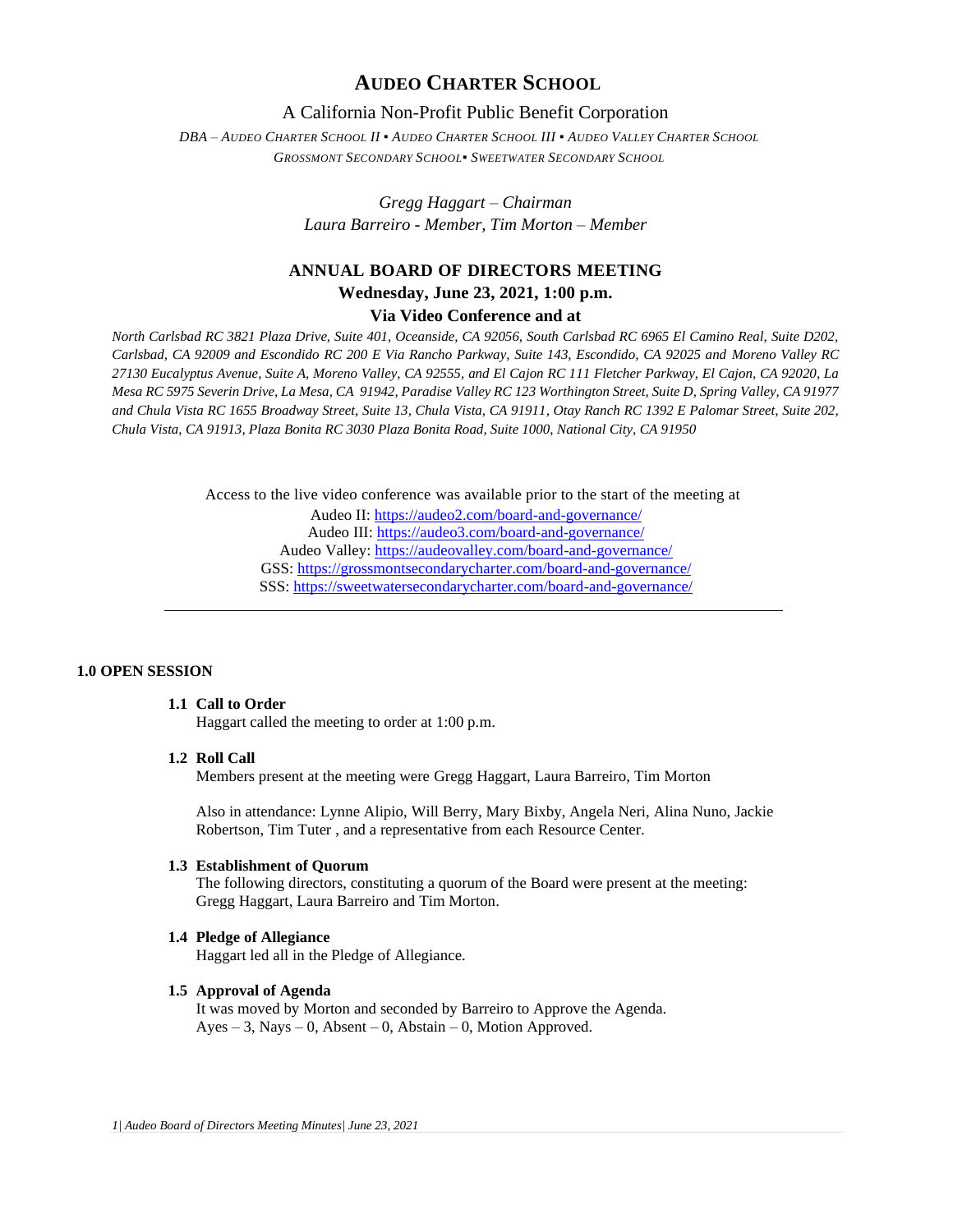- **2.1 Non-agenda Public Comment** There were no comments from the public.
- **2.2 Agenda Items Public Comment** There were no comments from the public.

#### **3.0 ADMINISTRATIVE ITEMS**

3.1 Approval of Board of Directors Evaluations

The Board Members discussed the Evaluation Process in ensuring transparent governance with a continued eye towards growth as an organization and to ensure that we are achieving the mission, vision and core competency of the organization. It was moved by Morton and seconded by Barreiro to Approve the Board of Directors Evaluations.  $Ayes - 3$ , Nays  $- 0$ , Absent  $- 0$ , Abstain  $- 0$ , Motion Approved.

- 3.2 Approval of Board Member Gregg Haggart Term II: July 1, 2021 June 30, 2027 It was moved by Morton and seconded by Barreiro to Approve Board Member Gregg Haggart Term II: July 1, 2021 – June 30, 2027.  $Ayes - 2$ , Nays – 0, Absent – 0, Abstain – 1, Motion Approved. *Abstain: Haggart*
- 3.3 Approval of Board Member Tim Morton Term II: July 1, 2021 June 30, 2027 It was moved by Barreiro and seconded by Haggart to Approve Board Member Tim Morton Term II: July 1, 2021 – June 30, 2027.  $Ayes - 2$ , Nays – 0, Absent – 0, Abstain – 1, Motion Approved. *Abstain: Morton*
- 3.4 Approval of 2021-2022 Board Meetings

*Wednesday, October 20, 2021 Wednesday, February 16, 2022 Wednesday, June 22, 2022*

It was moved by Barreiro and seconded by Morton to Approve the 2021-2022 Board Meetings.  $Ayes - 3$ , Nays – 0, Absent – 0, Abstain – 0, Motion Approved.

- 3.5 Approval of the Annual Audit Multi-Year Contract Amendment It was moved by Morton and seconded by Barreiro to Approve the Annual Audit Multi-Year Contract Amendment.  $Ayes - 3$ ,  $Nays - 0$ ,  $Absent - 0$ ,  $Abstain - 0$ ,  $Motion$  Approved.
- 3.6 Approval of 2021-2022 Pupil Attendance Calendar
	- 3.6.1.1 Audeo Charter School II
	- 3.6.1.2 Audeo Charter School III
	- 3.6.1.3 Audeo Valley Charter School
	- 3.6.1.4 Grossmont Secondary School
	- 3.6.1.5 Sweetwater Secondary School

It was moved by Morton and seconded by Barreiro to Approve the 2021-2022 Pupil Attendance Calendars.

 $Ayes - 3$ , Nays – 0, Absent – 0, Abstain – 0, Motion Approved.

3.7 Report on Governance Parental Representatives Posting for 2021-2022 Alipio reported that we publicized the open position for Governance Parental Representative for 90 days according to our Board Policy. We have received no parent interest.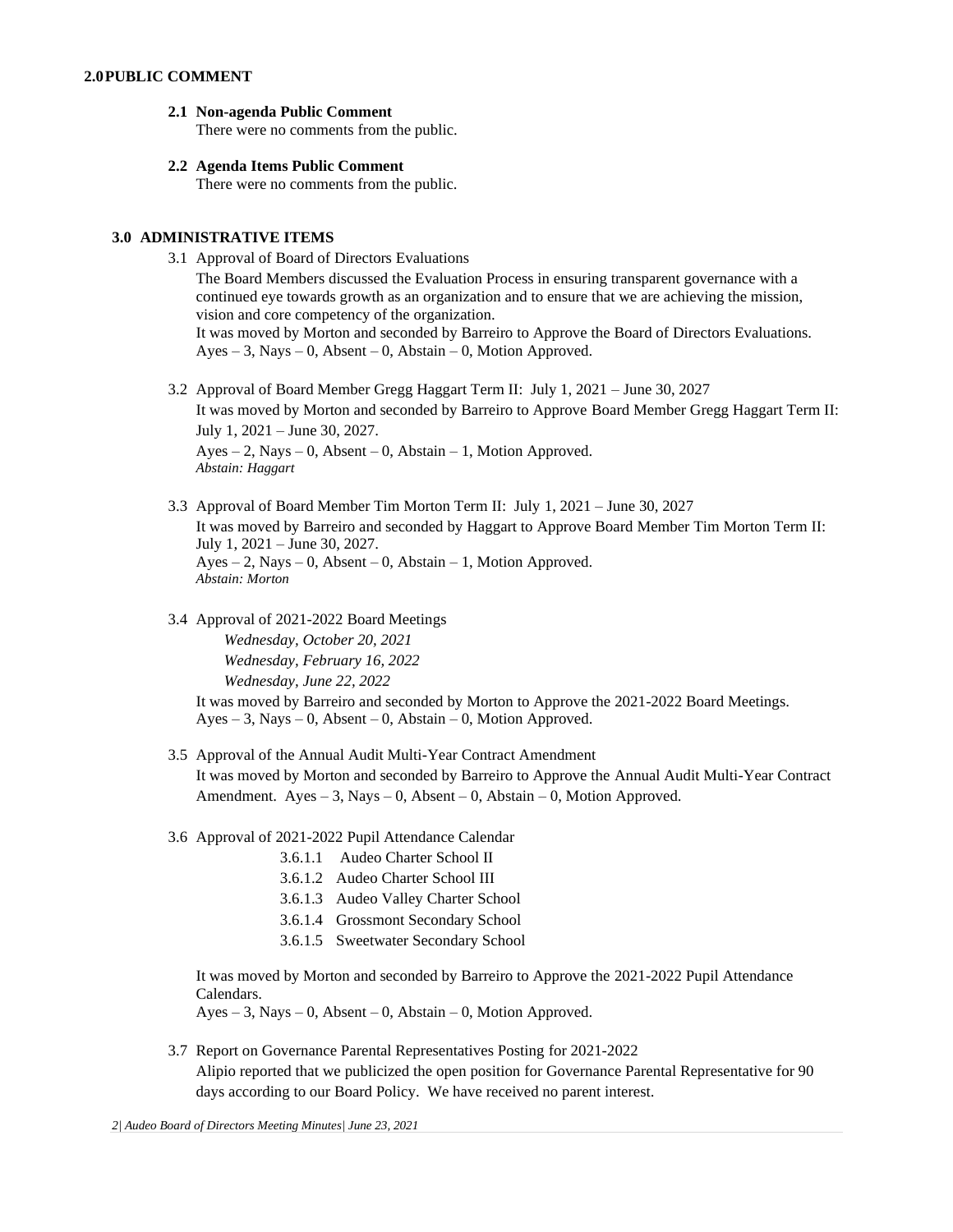### **3.8 Presidents Report**

- 3.8.1 Audeo Charter School II Annual Site Visit Update
- 3.8.2 Grossmont Secondary School Annual Site Visit Update
- 3.8.3 Sweetwater Secondary School Annual Site Visit Update

Tuter reported that the CA Department of Education conducted their annual site visit and compliance review and each School received a letter of full compliance.

It was also noted that the Audeo Charter School II Charter Renewal Petition was renewed for another 5-year term by CA Dept of Education. According to the new law, the oversight for the annual visit and compliance checks for State Board Approved Charter Schools will be conducted by the Local School District or County office of Education. As of July 1, 2021, the San Diego County Office of Education will conduct the oversight for the School.

### **3.9 Strategic Plan Update**

- 3.9.1 Audeo Charter School II
	- 3.9.1.1 School Participation Report for the Period of 2020- 2021 Months 8-11: 01/11/2021 – 04/30/2021
- 3.9.2 Audeo Charter School III
	- 3.9.2.1 School Participation Report for the Period of 2020- 2021 Months 8-11: 01/11/2021 – 04/30/2021
- 3.9.3 Grossmont Secondary School 3.9.3.1 School Participation Report for the Period of 2020- 2021 Months 8-11: 01/11/2021 – 04/30/2021
- 3.9.4 Sweetwater Secondary School
	- 3.9.4.1 School Participation Report for the Period of 2020- 2021 Months 8-11: 01/11/2021 – 04/30/2021

Tuter reviewed the School Participation Reports.

### **4.0 CONSENT AGENDA**

All matters listed under the consent agenda are considered by the Board to be routine and will be approved/enacted by the Board in one motion in the form listed below. Unless specifically requested by a Board member for further discussion or removed from the agenda, there will be no discussion of these items prior to the Board votes on them. The President recommends approval of all consent agenda items.

# **4.1 Consent Action Items for The Audeo Charter School II, Audeo Charter School III, Audeo Valley Charter School, Grossmont Secondary School and Sweetwater Secondary School for Each School**

- 4.1.1 Approval of Independent Study Policy 3120 Amendment
- 4.1.2 Approval of Employee Manual Amendment
- 4.1.3 Approval of Meeting Minutes for May 19, 2021
- 4.1.4 Acceptance of Audit Report/Combined Financial Statement and Supplemental Information Year ended June 30, 2020
- **4.1.5** Approval of the 2021-2022 Consolidated Application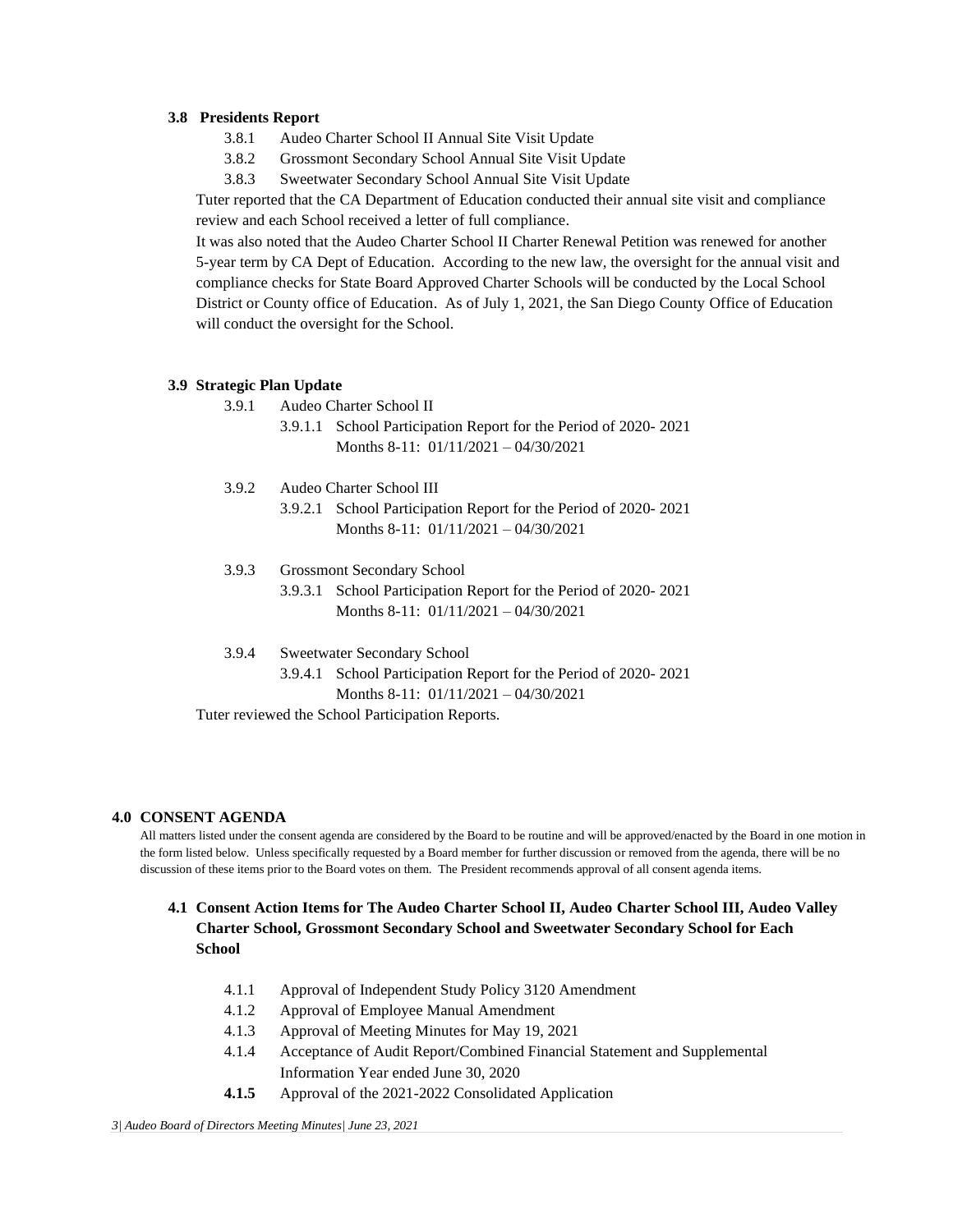### **4.1.5.1** Audeo Charter School II

- **4.1.5.1.1** Certificate of Assurance
- **4.1.5.1.2** Protected Prayer Certification
- **4.1.5.1.3** LCAP Federal Addendum Certification
- **4.1.5.1.4** Application for Funding

### 4.1.5.2 Audeo Charter School III

- **4.1.5.2.1** Certificate of Assurance
- **4.1.5.2.2** Protected Prayer Certification
- **4.1.5.2.3** LCAP Federal Addendum Certification
- **4.1.5.2.4** Application for Funding
- **4.1.5.2.5** Audeo Valley Charter School
- **4.1.5.2.6** Certificate of Assurance
- **4.1.5.2.7** Protected Prayer Certification
- **4.1.5.2.8** LCAP Federal Addendum Certification
- **4.1.5.2.9** Application for Funding

### 4.1.5.3 Grossmont Secondary School

- **4.1.5.3.1** Certificate of Assurance
- **4.1.5.3.2** Protected Prayer Certification
- **4.1.5.3.3** LCAP Federal Addendum Certification
- **4.1.5.3.4** Application for Funding
- 4.1.5.4 Sweetwater Secondary School
	- **4.1.5.4.1** Certificate of Assurance
	- **4.1.5.4.2** Protected Prayer Certification
	- **4.1.5.4.3** LCAP Federal Addendum Certification
	- **4.1.5.4.4** Application for Funding

It was moved by Morton and seconded by Barreiro to Approve the Consent Items 4.1.1 – 4.1.5.4.4.  $Ayes - 3$ , Nays – 0, Absent – 0, Abstain – 0, Motion Approved.

# **5.0 ACTION ITEMS**

# **5.1 Action Items for The Audeo Charter School II, Audeo Charter School III, Audeo Valley Charter School, Grossmont Secondary School and Sweetwater Secondary School for Each School**

- **5.1.1** Approval of 2021-2022 Local Control and Accountability Plan with Budget Overview for Parents and Presentation of Dashboard Local Indicators
	- **5.1.1.1** Audeo Charter School II
	- 5.1.1.2 Audeo Charter School III
	- 5.1.1.3 Audeo Valley Charter School
	- 5.1.1.4 Grossmont Secondary School
	- 5.1.1.5 Sweetwater Secondary School

Tuter conducted a presentation of the Dashboard Local Indicators. It was moved by Morton and seconded by Barreiro to Approve the 2021-2022 Local Control and Accountability Plan with Budget Overview for Parents and Presentation of Dashboard Local Indicators  $Ayes - 3$ , Nays – 0, Absent – 0, Abstain – 0, Motion Approved.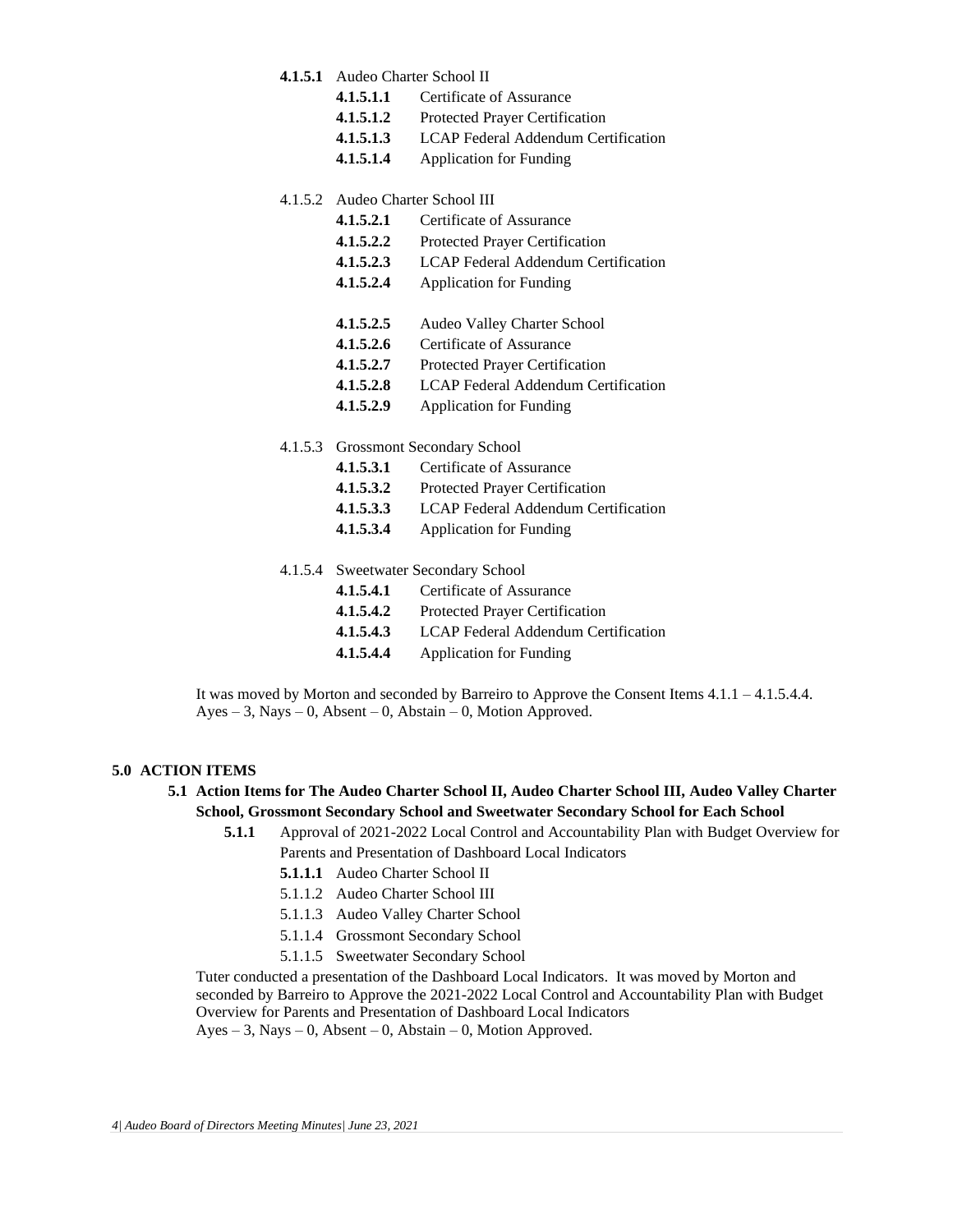### **5.2 Action Items for Audeo Charter School II**

5.2.1 Approval of Second Interim Report FY 2020-2021

It was moved by Barreiro and seconded by Morton to Approve the Second Interim Report FY 2020-2021. Ayes – 3, Nays – 0, Absent – 0, Abstain – 0, Motion Approved.

5.2.2 Review and Discuss the May Revised Operational Budget Assumptions for FY 2020- 2021 and Approval of the May Revised Operational Budget for FY 2020-2021

The Board reviewed and discussed the May Revised Operational Budget Assumptions for FY 2020-2021. It was moved by Morton and seconded by Barreiro to Approve the May Revised Operational Budget for FY 2020-2021.

 $Ayes - 3$ , Nays – 0, Absent – 0, Abstain – 0, Motion Approved.

5.2.3 Review and Discuss the Preliminary Operational Budget Assumptions for FY 2021-2022 and Approval of the Preliminary Operational Budget for FY 2021-2022

The Board reviewed and discussed the Preliminary Operational Budget Assumptions for FY 2021- 2022. It was moved by Morton and seconded by Barreiro to Approve the Preliminary Operational Budget for FY 2021-2022.

Ayes – 3, Nays – 0, Absent – 0, Abstain – 0, Motion Approved.

5.2.4 Approval of 2021-2022 Educational Protection Account (EPA) Resolution and Expenditure Plan

It was moved by Barreiro and seconded by Morton to Approve the of 2021-2022 Educational Protection Account (EPA) Resolution and Expenditure Plan.

 $Ayes - 3$ , Nays  $-0$ , Absent  $-0$ , Abstain  $-0$ , Motion Approved.

### **5.3 Action Items for Audeo Charter School III**

5.3.1 Approval of Dashboard Alternative School Status (DASS) Application Renewal 2021-2023

It was moved by Morton and seconded by Barreiro to Approve the Dashboard Alternative School Status (DASS) Application Renewal 2021-2023.

 $Ayes - 3$ , Nays  $-0$ , Absent  $-0$ , Abstain  $-0$ , Motion Approved.

5.3.2 Approval of Second Interim Report FY 2020-2021

It was moved by Morton and seconded by Barreiro to Approve the Second Interim Report FY 2020-2021. Ayes  $-3$ , Nays  $-0$ , Absent  $-0$ , Abstain  $-0$ , Motion Approved.

5.3.3 Review and Discuss the May Revised Operational Budget Assumptions for FY 2020- 2021 and Approval of the May Revised Operational Budget for FY 2020-2021

The Board reviewed and discussed the May Revised Operational Budget Assumptions for FY 2020-2021. It was moved by Barreiro and seconded by Morton to Approve the May Revised Operational Budget for FY 2020-2021.

 $Ayes - 3$ , Nays – 0, Absent – 0, Abstain – 0, Motion Approved.

5.3.4 Review and Discuss the Preliminary Operational Budget Assumptions for FY 2021-2022 and Approval of the Preliminary Operational Budget for FY 2021-2022

The Board reviewed and discussed the Preliminary Operational Budget Assumptions for FY 2021- 2022. It was moved by Barreiro and seconded by Morton to Approve the Preliminary Operational Budget for FY 2021-2022.

 $Ayes - 3$ , Nays – 0, Absent – 0, Abstain – 0, Motion Approved.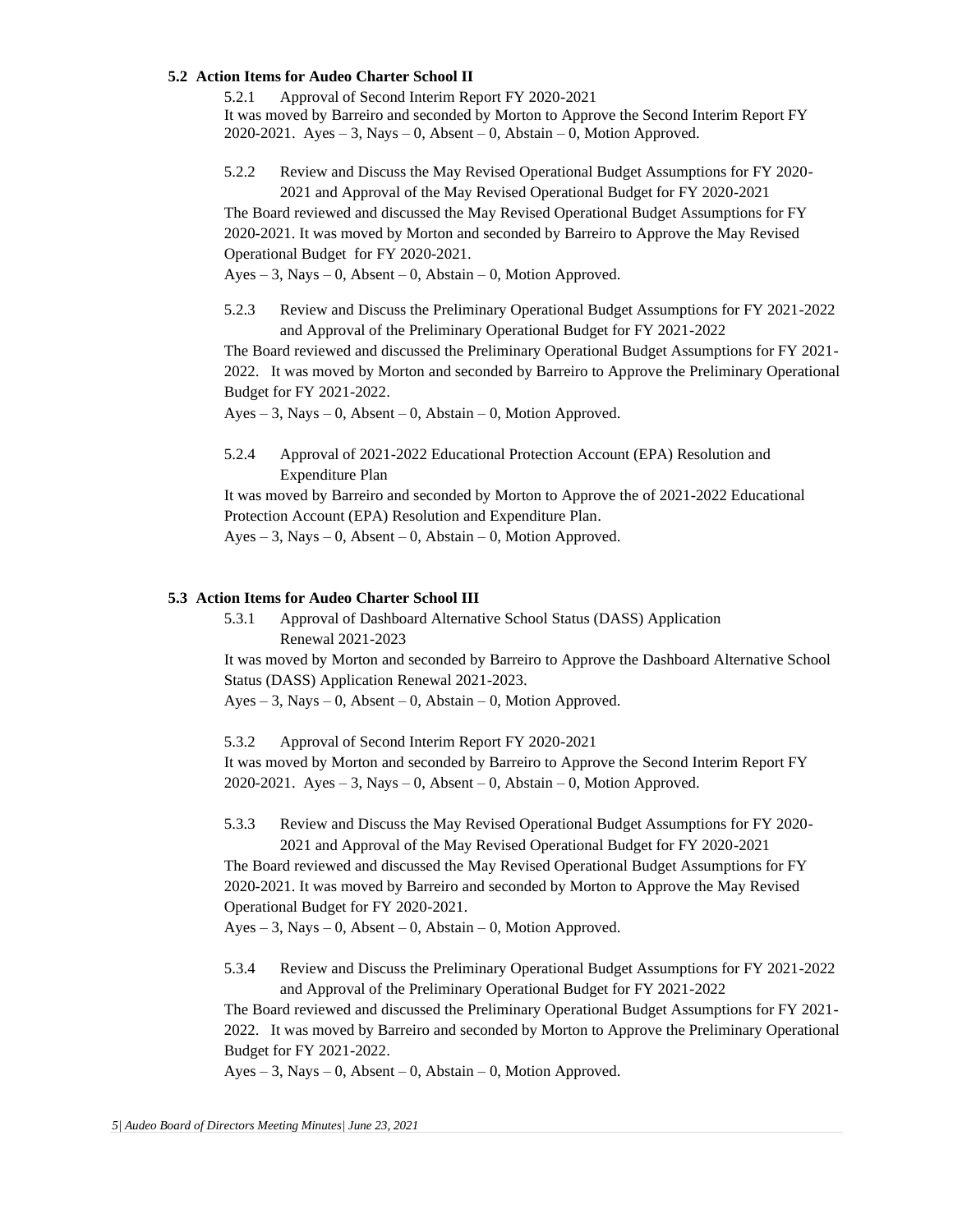5.3.5 Approval of 2021-2022 Educational Protection Account (EPA) Resolution and Expenditure Plan

It was moved by Morton and seconded by Barreiro to Approve the of 2021-2022 Educational Protection Account (EPA) Resolution and Expenditure Plan.  $Ayes - 3$ , Nays – 0, Absent – 0, Abstain – 0, Motion Approved.

### **5.4 Action Items for Audeo Valley Charter School**

5.4.1 Approval of the Amended Charter Petition It was moved by Morton and seconded by Barreiro to Approve the Amended Charter Petition. Ayes – 3, Nays – 0, Absent – 0, Abstain – 0, Motion Approved.

5.4.2 Approval of the Memorandum of Understanding between Riverside County Office of Education (RCOE) and Audeo Valley Charter School effective July 1, 2021 – June 20, 2026

It was moved by Morton and seconded by Barreiro to Approve the Memorandum of Understanding between Riverside County Office of Education (RCOE) and Audeo Valley Charter School effective July 1, 2021 – June 20, 2026

Ayes – 3, Nays – 0, Absent – 0, Abstain – 0, Motion Approved.

5.4.3 Review and Discuss the Preliminary Operational Budget Assumptions for FY 2021-2022 and Approval of the Preliminary Operational Budget for FY 2021-2022

The Board reviewed and discussed the Preliminary Operational Budget Assumptions for FY 2021- 2022. It was moved by Barreiro and seconded by Morton to Approve the Preliminary Operational Budget for FY 2021-2022.

 $Ayes - 3$ , Nays – 0, Absent – 0, Abstain – 0, Motion Approved.

5.4.4 Approval of 2021-2022 Educational Protection Account (EPA) Resolution and Expenditure Plan

It was moved by Barreiro and seconded by Morton to Approve the of 2021-2022 Educational Protection Account (EPA) Resolution and Expenditure Plan.

Ayes – 3, Nays – 0, Absent – 0, Abstain – 0, Motion Approved.

5.4.5 Approval of Local Control and Accountability Plan (LCAP) Every Student Succeeds Act (ESSA) Federal Addendum Template

It was moved by Morton and seconded by Barreiro to Approve the Local Control and Accountability Plan (LCAP) Every Student Succeeds Act (ESSA) Federal Addendum Template.  $Ayes - 3$ , Nays – 0, Absent – 0, Abstain – 0, Motion Approved.

### **5.5 Action Items for Grossmont Secondary School**

5.5.1 Approval of Second Interim Report FY 2020-2021

It was moved by Morton and seconded by Barreiro to Approve the Second Interim Report FY 2020-2021. Ayes – 3, Nays – 0, Absent – 0, Abstain – 0, Motion Approved.

5.5.2 Review and Discuss the May Revised Operational Budget Assumptions for FY 2020- 2021 and Approval of the May Revised Operational Budget for FY 2020-2021

The Board reviewed and discussed the May Revised Operational Budget Assumptions for FY 2020-2021. It was moved by Morton and seconded by Barreiro to Approve the May Revised Operational Budget for FY 2020-2021.

Ayes – 3, Nays – 0, Absent – 0, Abstain – 0, Motion Approved.